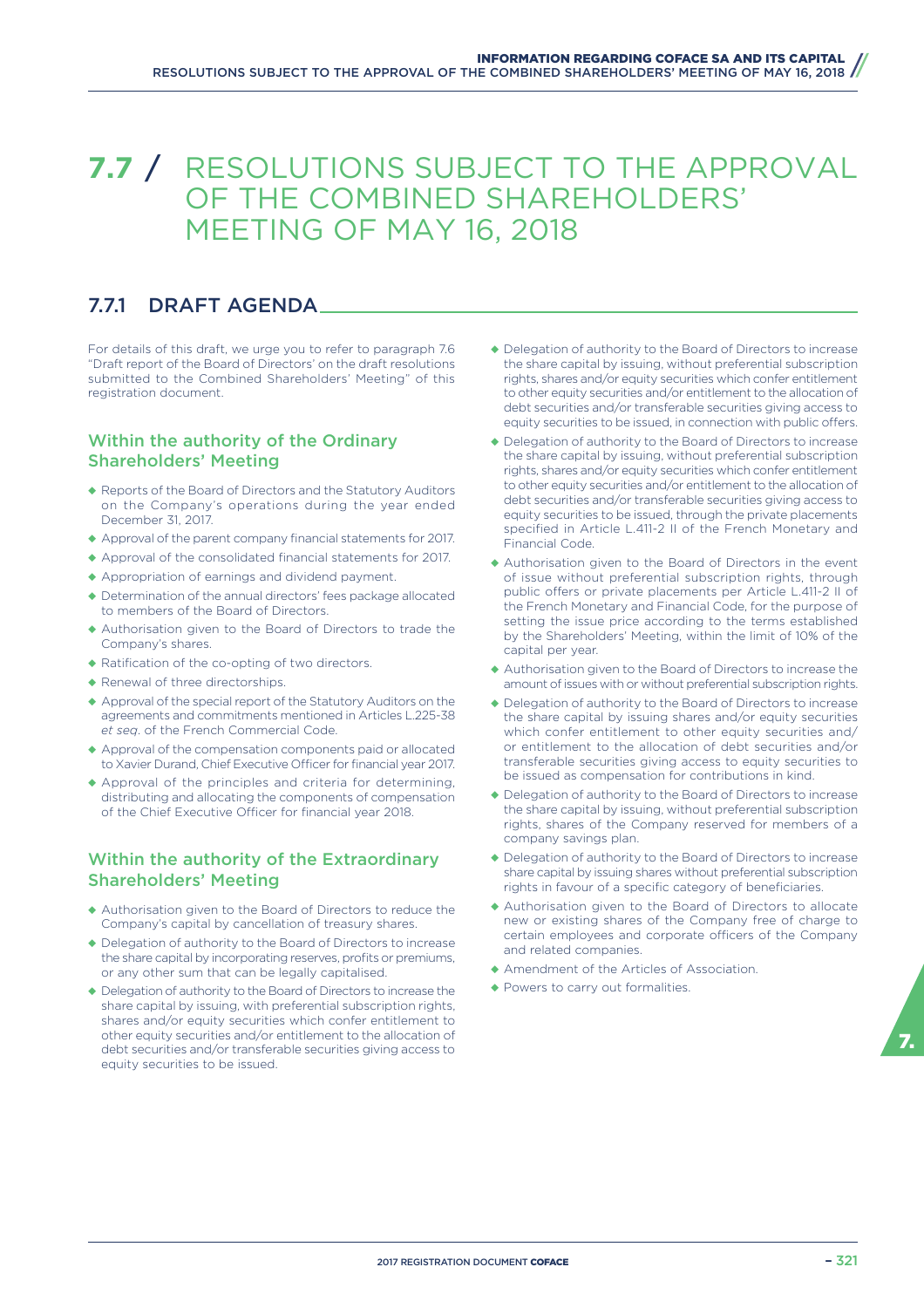# 7.7.2 DRAFT RESOLUTIONS TO BE SUBMITTED TO THE COMBINED SHAREHOLDERS' MEETING

### Ordinary resolutions

#### ◆ First resolution *(Approval of the parent company financial statements for 2017)*

The Shareholders' Meeting, deliberating according to the quorum and majority required for Ordinary Shareholders' Meetings, having duly noted the reports of the Board of Directors and Statutory Auditors on the parent company financial statements for 2017, approves the parent company financial statements of said financial year as they have been presented, comprising the balance sheet, income statement and the notes to the financial statements, as well as the operations reflected in these financial statements and summarised in these reports.

#### ◆ **Second resolution** *(Approval of the consolidated financial statements for 2017)*

The Shareholders' Meeting, deliberating according to the quorum and majority required for Ordinary Shareholders' Meetings, having duly noted the reports of the Board of Directors and Statutory Auditors on the consolidated financial statements for 2017, approves the consolidated financial statements of said financial year as they have been presented, comprising the balance sheet, income statement and the notes to the financial statements, as well as the operations reflected in these financial statements and summarised in these reports.

#### ¡ **Third resolution** *(Appropriation of earnings and dividend payment)*

The Shareholders' Meeting, deliberating according to the quorum and majority required for Ordinary Shareholders' Meetings:

- ◆ duly notes that the Company financial statements for the year ending December 31, 2017 show a net profit of €20,815,235;
- ◆ duly notes that the legal reserve, amounting to €31,449,646 as at December 31, 2017, is above the legal requirements;
- ◆ duly notes that the retained earnings as at December 31, 2017 amount to €54,983,310;
- ◆ duly notes that the distributable profit amounts to €75,798,545;
- ◆ decides to distribute to shareholders a total amount of €53,290,817, which represents a payment of €0.34 per share.

After distribution, the retained earnings account will stand at €22,507,728.

For beneficiaries who are natural persons with their tax residence in France, this dividend will be automatically subject to the single lump-sum payment provided in Article 200 A of the French General Tax Code, except for the overall option for the progressive scale. The paying institution will deduct the flat rate withholding tax set out under Article 117 *quater* of the French General Tax Code, except for beneficiaries who are private individuals residing in France for tax purposes, who have applied for exoneration under the conditions of Article 242 *quater* of the French General Tax Code.

The Shareholders' Meeting recalls, in compliance with the legal provisions, that the dividends distributed for the three preceding years were as follows:

| <b>Financial year</b> | Number of<br>remuneration<br>shares <sup>(1)</sup> | <b>Total amount</b><br>$(in \in)$ |
|-----------------------|----------------------------------------------------|-----------------------------------|
| 2014                  | 157,209,284                                        | 75,460,456 <sup>(2)</sup>         |
| 2015                  | 156,900,438                                        | 75,312,210                        |
| 2016                  | 156,905,819                                        | 20,397,756                        |

*(1) The number of remuneration shares does not include treasury shares.*

*(2) It is recalled that this entire dividend was paid in the form of an exceptional distribution of cash sums deducted from the issue premium.*

The ex-dividend date shall be May 24, 2018 and payment will occur on May 28, 2018. The shares held by the Company on May 24 are not entitled to dividends.

The Shareholders' Meeting grants full authority to the Board of Directors to determine the final overall amount of the distributed sums according to the number of treasury shares held by the Company as at May 24, 2018, to proceed with the necessary adjustments, based on the dividends actually paid out and, more generally, take all necessary steps to ensure successful completion of the operations included in this resolution.

#### ¡ **Fourth resolution** *(Directors' fees)*

The Shareholders' Meeting, deliberating according to the quorum and majority required for Ordinary Shareholders' Meetings, has decided to set the amount of directors' fees to be allocated to the Board of Directors at €450,000, and entrusts the Board with distributing this amount among its members.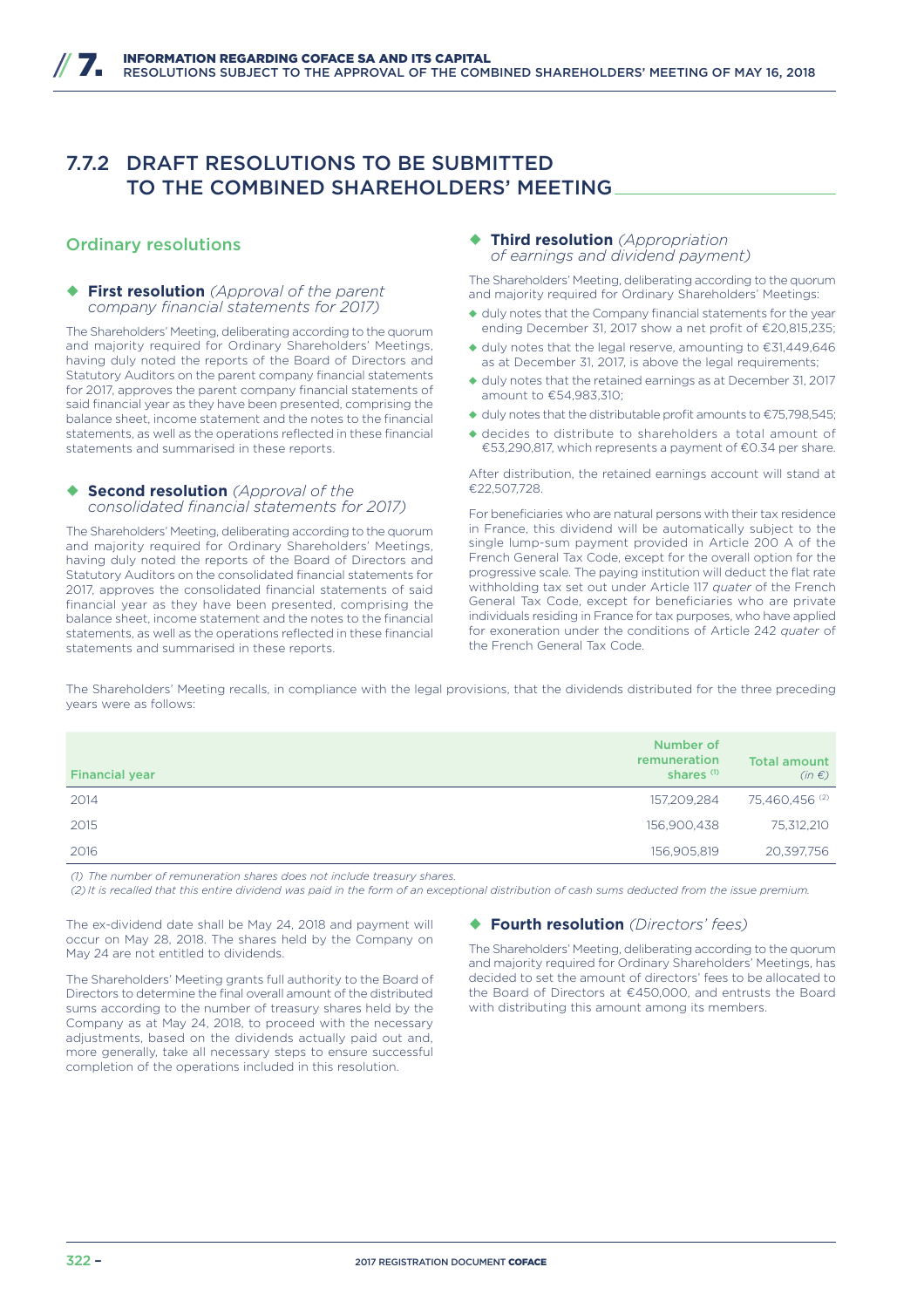#### ¡ **Fifth resolution** *(Authorisation given to the Board of Directors to trade the Company's shares)*

The Shareholders' Meeting, deliberating according to the quorum and majority required for Ordinary Shareholders' Meetings, having reviewed the Board of Directors' report:

- 1. authorises the Board of Directors, which may in turn delegate this authority under the legal and regulatory conditions, in compliance with the provisions of Article L.225-209 *et seq*. of the French Commercial Code, to purchase or arrange for the purchase, in one or more instances and at the times to be determined by it, a number of the Company's shares that may not exceed:
	- 10% of the total number of shares composing the share capital at any time whatsoever, or
	- 5% of the total number of shares composing the share capital, if they are shares acquired by the Company with a view to keeping them and subsequently transferring them as payment or exchange within the context of a merger, spin-off or contribution.

These percentages apply to a number of shares adjusted, where appropriate, according to the operations that could impact the share capital subsequent to this Shareholders' Meeting.

The acquisitions made by the Company may, under no circumstances, lead it to hold more than 10% of the shares composing its share capital at any time;

- 2. decides that this authorisation may be used to:
	- ensure liquidity and boost the market for the Company's stock through an investment service provider acting independently within the context of a liquidity contract, in compliance with the charter of ethics recognised by the French Financial Markets Authority,
	- ii. allocate shares to the corporate officers and employees of the Company and of other Group entities, in particular within the context (i) of employee profit sharing, (ii) any stock option plan of the Company, pursuant to Article L.225-177 *et seq*. of the French Commercial Code, or (iii) any savings plan in compliance with Article L.3331-1 *et seq*. of the French Labour Code or (iv) any allocation of bonus shares pursuant to the provisions of Article L.225-197-1 *et seq*. of the French Commercial Code, as well as perform all hedging operations relating to these operations, under the conditions provided for by the market authorities, and at the times to be determined by the Board of Directors or the person acting by delegation thereof,
	- iii. transfer the Company's shares when the rights attached to securities entitling their bearers, directly or indirectly, through reimbursement, conversion, exchange, presentation of a warrant or in any other manner, to the allocation of the Company's shares pursuant to current regulations are exercised; additionally, perform all hedging operations relating to these operations, under the conditions provided by the market authorities and at the times to be determined by the Board of Directors or the person acting by delegation of the Board of Directors,
	- iv. keep the Company's shares and subsequently remit them as payment or trade within the context of any external growth operations,
	- v. cancel all or part of the stock thus purchased,
- vi implement any market practice that may be authorised by the French Financial Markets Authority and, more generally, perform all operations in compliance with applicable regulations;
- 3. decides that the maximum purchase price per unit may not exceed €15 per share, excluding costs. The Board of Directors may nevertheless, for operations involving the Company's capital, in particular a modification of the par value of the share, a capital increase by incorporation of reserves following the creation and allocation of bonus shares, a stock split or reverse stock split, adjust the aforementioned maximum purchase price in order to take into account the impact of these operations on the value of the Company's stock;
- 4. decides that the acquisition, disposal or transfer of these shares may be completed and paid for by all methods authorised by the current regulations, on a regulated market, multilateral trading system, a systematic internaliser or over the counter, in particular through the acquisition or disposal of blocks of shares, using options or other derivative financial instruments, or warrants or, more generally, transferable securities entitling their bearers to shares of the Company, at the times that the Board of Directors will determine;
- 5. decides that the Board of Directors shall have all powers, which it may, in turn delegate, in compliance with legislative and regulatory conditions, in order to, in accordance with applicable legislative and regulatory provisions, proceed with the permitted reallocation of repurchased shares in view of one of the objectives of the programme, to one or more of its other objectives, or even with their disposal, on or off the market.

All powers are consequently granted to the Board of Directors, which it may in turn delegate, in accordance with legislative and regulatory provisions, to implement this authorisation and specify, if necessary, the conditions and set the procedures in compliance with legislative conditions and pursuant to this resolution, and in particular to issue all stock market orders, enter into all agreements, in particular for maintaining registers of purchases and sales of shares, complete all declarations with the French Financial Markets Authority or any other competent authority, prepare all documents, for example informational documentation, complete all formalities and, generally, do whatever is necessary.

The Board of Directors must inform the Shareholders' Meeting, in accordance with legal conditions, of the operations performed by virtue of this authorisation;

6. decides that this authorisation, which supersedes the authorisation granted by the fifth resolution of the Shareholders' Meeting of May 17, 2017, be granted for a period of eighteen (18) months as from this Shareholders' Meeting.

#### ¡ **Sixth resolution** *(Ratification of the co-optation of a director)*

The Shareholders' Meeting, deliberating according to the quorum and majority required for Ordinary Shareholders' Meetings, ratifies the co-opting of Ms Nathalie Lomon on July 27, 2017, to replace Ms Martine Odillard, who has resigned, until the expiry of the directorship of Ms Odillard, *i.e.,* until the end of the Shareholders' Meeting convened in 2021 to approve the financial statements **1948**<br>for the year ending December 31, 2020.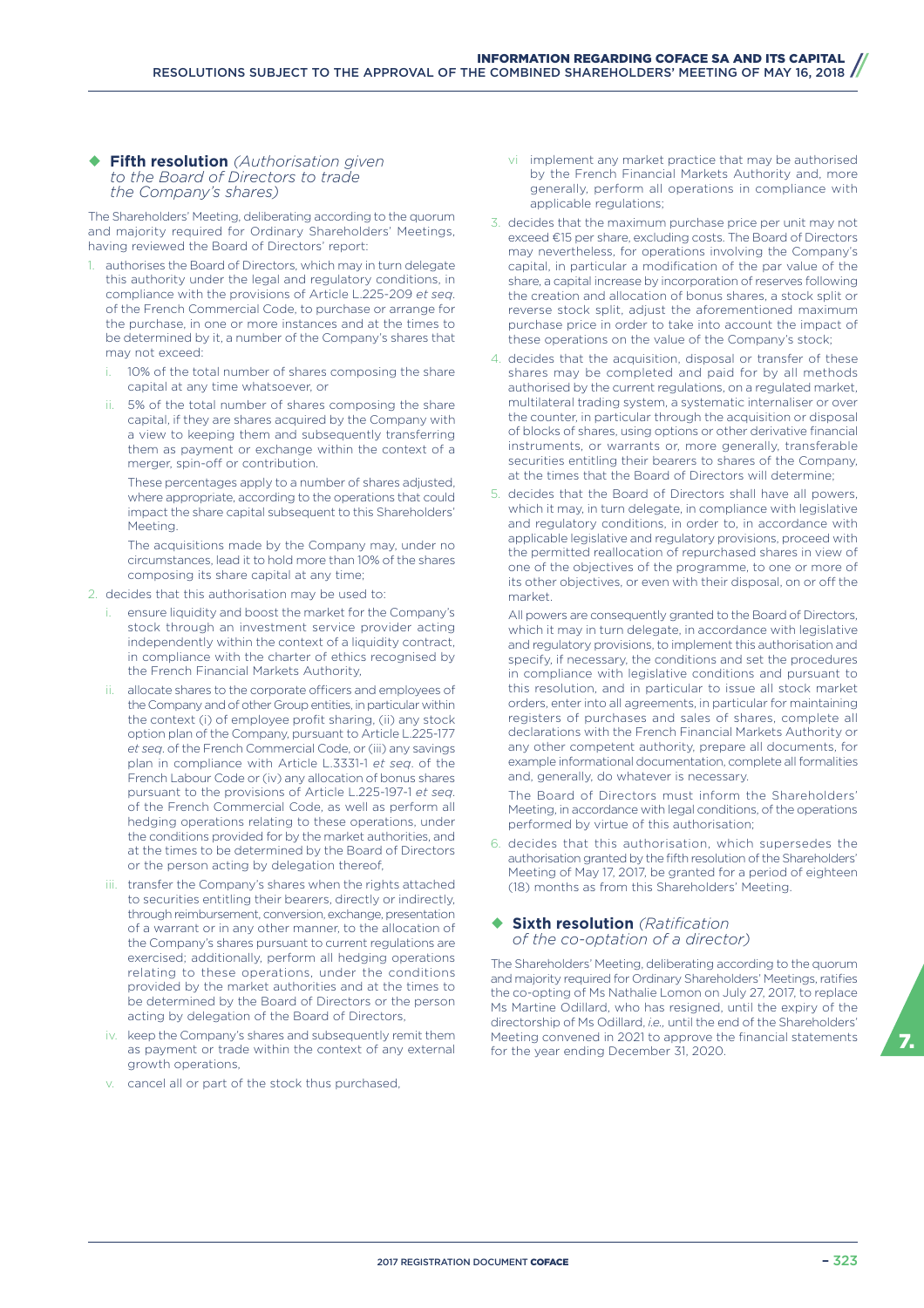#### ¡ **Seventh resolution** *(Ratification of the co-optation of a director)*

The Shareholders' Meeting, deliberating according to the quorum and majority required for Ordinary Shareholders' Meetings, ratifies the co-opting of Ms Isabelle Laforgue on July 27, 2017, to replace Ms Linda Jackson, who has resigned, until the expiry of the directorship of Ms Jackson, *i.e.,* until the end of the Shareholders' Meeting convened in 2021 to approve the financial statements for the year ending December 31, 2020.

#### ¡ **Eighth resolution** *(Renewal of the directorship of Mr Éric Hémar)*

The Shareholders' Meeting, deliberating according to the quorum and majority required for Ordinary Shareholders' Meetings, renews the directorship of Mr Éric Hémar, for a period of four years expiring at the end of the Shareholders' Meeting convened in 2022 to approve the financial statements for the financial year ending December 31, 2021.

#### **Ninth resolution** *(Renewal of the directorship of Ms Sharon MacBeath)*

The Shareholders' Meeting, deliberating according to the quorum and majority required for Ordinary Shareholders' Meetings, renews the directorship of Ms Sharon MacBeath, for a period of four years expiring at the end of the Shareholders' Meeting convened in 2022 to approve the financial statements for the financial year ending December 31, 2021.

#### **Tenth resolution** *(Renewal of the directorship of Mr Olivier Zarrouati)*

The Shareholders' Meeting, deliberating according to the quorum and majority required for Ordinary Shareholders' Meetings, renews the directorship of Mr Olivier Zarrouati, for a period of four years expiring at the end of the Shareholders' Meeting convened in 2022 to approve the financial statements for the financial year ending December 31, 2021.

#### **Eleventh resolution** *(Approval of agreements and commitments specified by Article L.225-38* et seq*. of the French Commercial Code)*

The Shareholders' Meeting, deliberating according to the quorum and majority required for Ordinary Shareholders' Meetings, having duly noted the special report of the Statutory Auditors on the agreements and commitments subject to the provisions of Article L.225-38 and L.225-40 to L.225-42 of the French Commercial Code, approves this report in all its provisions as well as the new agreements mentioned therein, having been authorised by the Board of Directors during the financial year ended December 31, 2017 (other than those approved by the Board of Directors of February 8, 2017, which have already been approved by the Shareholders' Meeting of May 17, 2017) or after this date, until the meeting of the Board of Directors during which the financial statements of the year ended December 31, 2017 were approved.

¡ **Twelfth resolution** *(Approval of components of the compensation paid or allocated for the year ended December 31, 2017 to Xavier Durand, Chief Executive Officer (CEO)* 

The Shareholders' Meeting, deliberating according to the quorum and majority required for Ordinary Shareholders' Meetings, having duly noted the report of the Board of Directors and the COFACE SA corporate governance report appended to the report mentioned in Articles L.225-100 and L.225-102 of the French Commercial Code, approves the components of the total compensation and benefits of all kinds paid or allocated to Mr Xavier Durand, Chief Executive Officer, for the financial year ended December 31, 2017 and notes, in consequence, that the variable and exceptional compensation components allocated to Mr Durand, Chief Executive Officer, for the year ended December 31, 2017 will be paid to him.

#### ¡ **Thirteenth resolution** *(Approval*

*of the principles and criteria for determining, distributing and allocating the components of compensation of the Chief Executive Officer (CEO) for financial year 2018)* 

The Shareholders' Meeting, deliberating according to the quorum and majority required for Ordinary Shareholders' Meetings, having duly noted the report of the Board of Directors and the COFACE SA corporate governance report appended to the report mentioned in Articles L.225-100 and L.225-102 of the French Commercial Code, approves the principles and criteria for determining, distributing and allocating the fixed, variable and exceptional compensation components of all kinds due to Mr Xavier Durand for 2018 in his capacity as Chief Executive Officer as described in the article  $7.6.3$  of this registration document (see Section 7.6.3 of this Registration Document).

# Extraordinary resolutions

#### ¡ **Fourteenth resolution** *(Authorisation given to the Board of Directors to reduce the Company's capital by cancellation of treasury shares)*

The Shareholders' Meeting, deliberating according to the quorum and majority required for Extraordinary Shareholders' Meetings, having reviewed the Board of Directors' report and the special report of the Statutory Auditors:

- 1. authorises the Board of Directors, which may in its turn delegate this authority under the legislative and regulatory conditions, to:
	- cancel at its sole initiative, in one or more instances, within the limit of 10% of the amount of the share capital existing on the cancellation date (*i.e.* adjusted based on the operations made on the share capital since this resolution was accepted), by twenty-four month periods, all or part of the shares acquired by the Company under a share buyback program authorised by the shareholders,
	- ii. reduce the share capital accordingly and charge the difference between the repurchase price of the cancelled shares and their par value to available premiums and bonuses;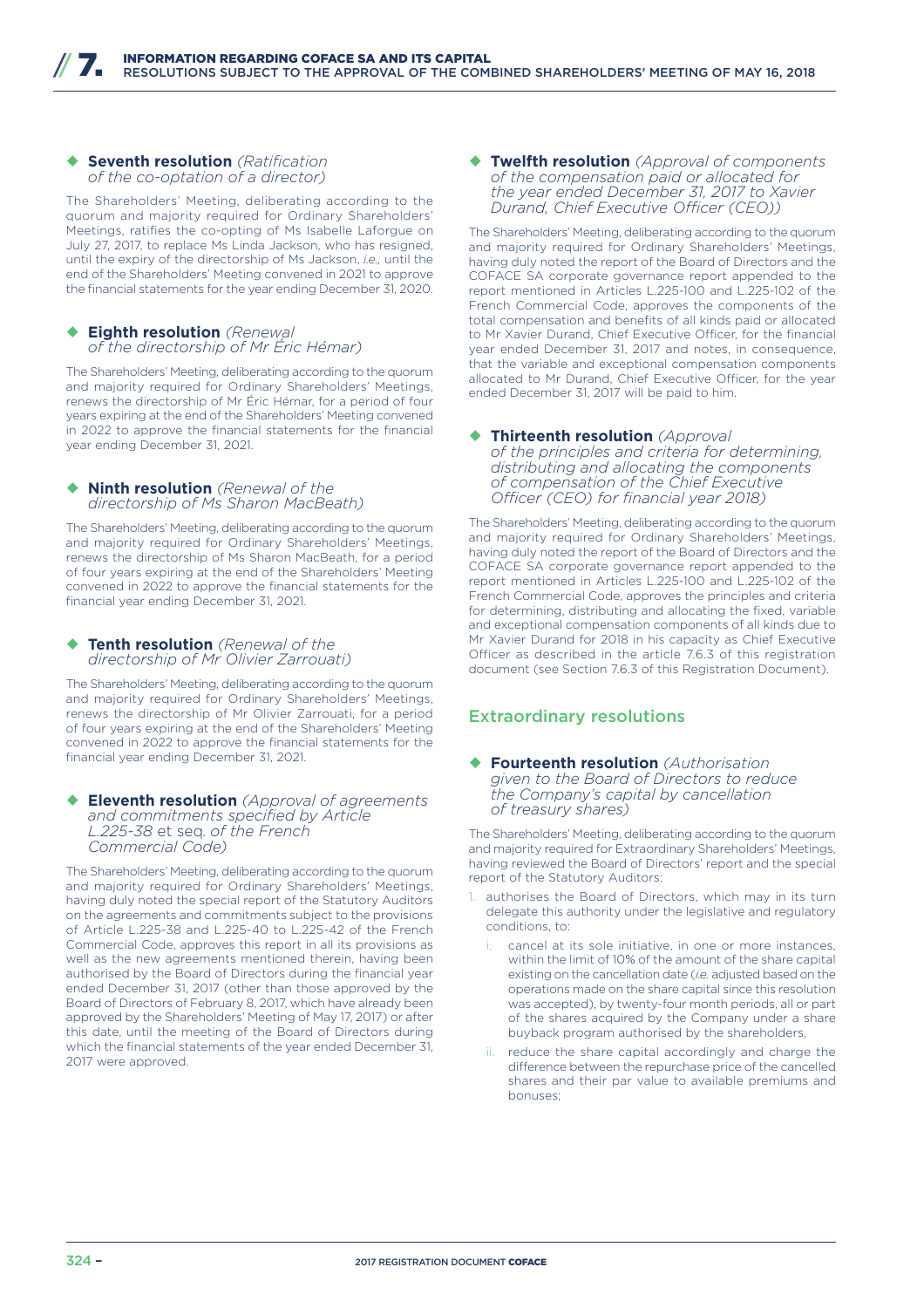- 2. grants full powers to the Board of Directors, which may in its turn delegate this authority under the legislative and regulatory conditions, in order to determine the final amount of the capital reductions within the limits provided by law and this resolution, define the conditions of the capital reductions, note their completion, carry out all acts, formalities or declarations in order to finalise capital reductions that could be made by virtue of this authorisation and amend the Articles of Association accordingly;
- 3. decides that this authorisation, which supersedes the authorisation granted by the fourteenth resolution of the Shareholders' Meeting of May 19, 2016, be granted for a period of twenty-six (26) months as from this Shareholders' Meeting.
- ¡ **Fifteenth resolution** *(Delegation of authority to the Board of Directors to increase the share capital by incorporating reserves, profits or premiums, or any other sum that can be legally capitalised)*

The Shareholders' Meeting, deliberating according to the quorum and majority required for Ordinary Shareholders' Meetings, having reviewed the Board of Directors' report and in accordance with the provisions of the French Commercial Code and in particular Articles L.225-129, L.225-129-2 and L.225-130 of said code:

- delegates to the Board of Directors, which in turn may delegate in accordance with legislative and regulatory conditions, its authority to increase, in one or more instances, in the proportions and at the times that it shall determine, the Company's share capital by capitalisation of reserves, profits or issue, merger or contribution premiums, or any other sum that can be possible either by law or according to the Articles of Association, to carry out this capital increase through the issue of new shares or by raising the nominal amount of existing shares or the combination of these two methods according to procedures defined by the Board of Directors;
- 2. decides that the nominal amount of capital increases liable to be decided by the Board of Directors or carried out immediately and/or in the future by virtue of this delegation may not exceed a maximum amount of eighty million euros (€80,000,000). This cap shall be increased, where applicable, by the par value of the shares to be issued in order to preserve, in compliance with legislative and regulatory provisions and, where applicable, contractual stipulations, the rights of bearers of securities or other rights entitling their bearers to access the Company's capital;
- 3. specifies that in the event of a capital increase that results in the free allocation of new shares, the Board of Directors may decide that allocations resulting in fractional shares may not be traded and that the corresponding shares will be sold, in accordance with the provisions of Article L.225-130 of the French Commercial Code; sums from the sales are allocated to the holders of rights no later than 30 days after they have registered the whole number of allocated shares in their account;
- 4. decides that the Board of Directors shall have all powers, which it may in turn delegate in accordance with legislative and regulatory conditions, to implement this delegation, and in particular:
	- determine the terms and procedures of the authorised operations, and in particular set the amount and nature of the reserves, profits, premiums or other sums to be capitalised, determine the number of new shares to be issued and/or the amount by which the nominal amount of existing shares that make up share capital will be

increased, define the date, even retroactive, as from which the new shares shall earn dividends or the date on which the increase in the nominal amount will take effect and, if necessary, carry out all the allocations on the issue premiums, and in particular the allocation of costs generated by the implementation of the issues,

- take all the measures intended to protect the rights of holders of securities or other rights that grant access to equity, existing on the day of the capital increase,
- iii. take all the necessary measures and conclude all agreements to ensure the completion of the planned operation or operations and, generally, do all that will be necessary, carry out all acts and formalities required to finalise the capital increase or increases that could be done by virtue of this delegation and amend the Company's Articles of Association accordingly;
- 5. decides that unless it has the prior authorisation of the Shareholders' Meeting, the Board of Directors may not use this delegation of authority once a third party has filed a public offer for the Company's shares, and until the end of the offer period;
- 6. decides that this authorisation is granted, and supersedes the authorisation granted by the sixteenth resolution of the Shareholders' Meeting of May 19, 2016, for a period of twenty-six (26) months as from this Shareholders' Meeting.
- ¡ **Sixteenth resolution** *(Delegation of authority to the Board of Directors to increase the share capital by issuing, with preferential subscription rights, shares and/or equity securities which confer entitlement to other equity securities and/or entitlement to the allocation of debt securities and/or transferable securities giving access to equity securities to be issued)*

The Shareholders' Meeting, deliberating according to the quorum and majority required for Extraordinary Shareholders' Meetings, having reviewed the Board of Directors' report and the special report of the Statutory Auditors and in accordance with the provisions of the French Commercial Code and in particular Articles L.225-129 *et seq.,* L.225-132, L.225-133 and L.228-92 of said code:

- 1. delegates to the Board of Directors, which in turn may delegate in accordance with legislative and regulatory conditions, the authority to decide to carry out, in one or more instances, in the proportions that it shall deem relevant, both in France and abroad, in euros, foreign currency or units of account fixed in reference to several currencies, the issue, with preferential subscription rights, of the Company's shares and/or equity securities which confer entitlement to other equity securities and/or entitlement to the allocation of debt securities and/or transferable securities giving access to equity securities to be issued, which may be subscribed to in cash, by offsetting debts due and payable, or in whole or in part, by incorporating reserves, profits or premiums;
- 2. decides that the total nominal amount of capital increases liable to be carried out immediately and/or in the future by virtue of this delegation may not exceed a maximum amount of one hundred and twenty million euros (€120,000,000), or the equivalent in any other currency or monetary unit established in reference to several currencies, with the understanding that the nominal amount of the capital increases carried out by virtue of this resolution as well as the seventeenth to twenty-fourth resolutions submitted to this Shareholders' Meeting shall be deducted from this cap. This cap shall be

7.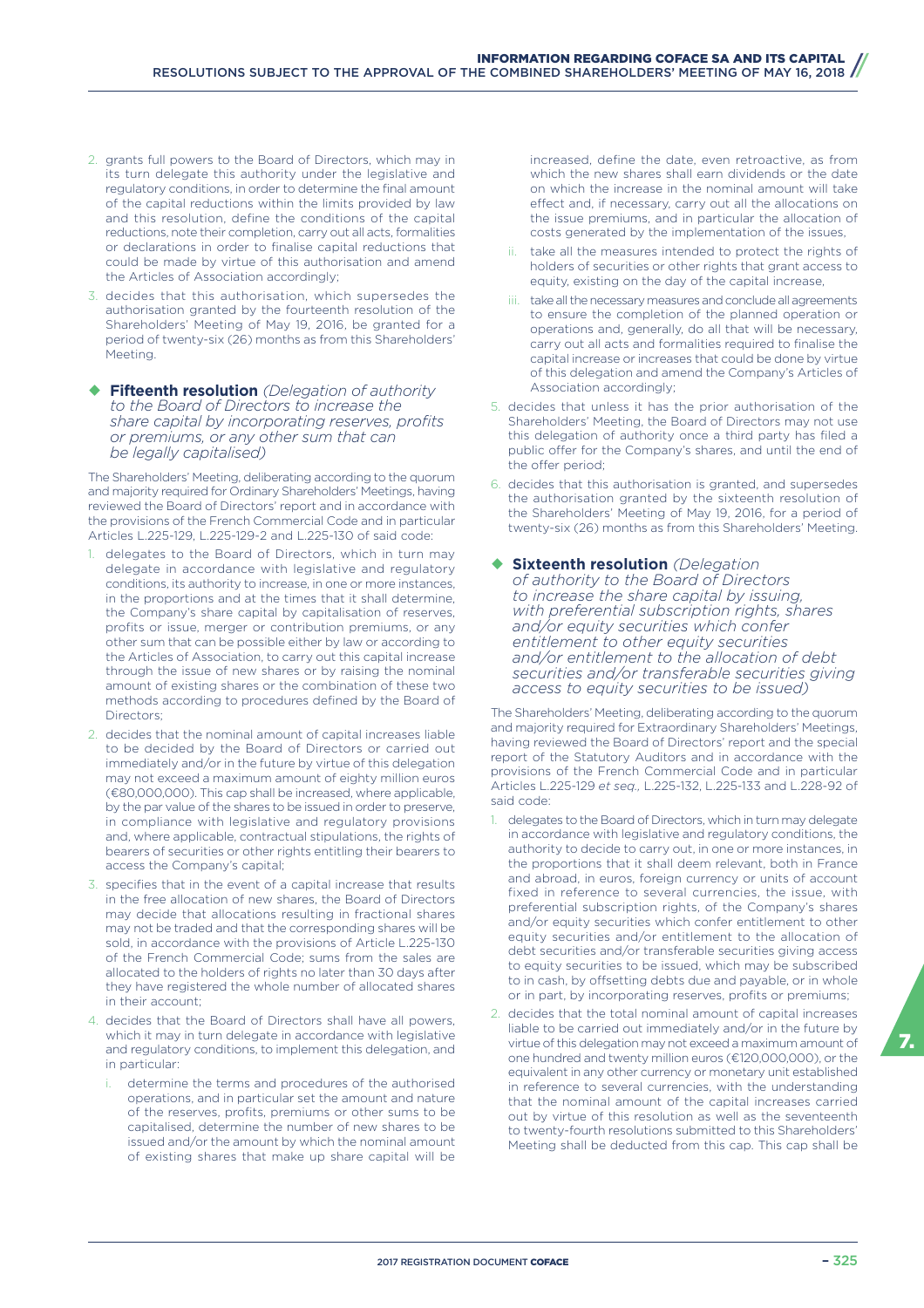increased, where applicable, by the par value of the shares to be issued in order to preserve, in compliance with legislative and regulatory provisions and, where applicable, contractual stipulations, the rights of bearers of securities or other rights entitling their bearers to access the Company's capital;

- 3. decides that the transferable securities giving access to equity securities to be issued by the Company that are issued may consist of debt securities or be associated with the issue of such securities, or enable their issue, as intermediate securities. The total maximum nominal amount of debt securities that may be issued on the basis of this delegation may not exceed five hundred million euros (€500,000,000), or its equivalent in foreign currency or unit of account fixed in reference to several currencies, with the understanding that the nominal amount of debt security issues carried out under this resolution as well as the seventeenth to twenty-first resolutions submitted to this Shareholders' Meeting shall be deducted from this cap;
- 4. notes that this delegation entails the waiving by shareholders of their preferential subscription rights to the equity securities of the Company to which the securities issued under this delegation could entitle them immediately or in the future;
- 5. decides that shareholders may exercise, under the conditions provided by law, their preferential subscription right as of right to equity securities and/or securities the issue of which will be decided by the Board of Directors by virtue of this delegation of authority. The Board of Directors will have the option of conferring on shareholders the right to subscribe as of right to a number of securities as excess shares higher than the number of securities to which they are entitled as of right, in proportion to their subscription rights and, in any event, may not exceed the number of shares for which they have applied. If the subscriptions as of right and, if relevant, subscriptions for excess shares have not taken up all the equity securities and/or securities issued, the Board of Directors may, in the order that it determines, restrict, in accordance with the law, the issue to the number of subscriptions received, on condition that this number corresponds at least to three-quarters of the issue that will have been decided, or freely divide all or part of the unsubscribed securities among the persons that it chooses, or offer them in the same manner to the public. The Board of Directors may use all or some of the options mentioned above;
- 6. also specifies that Board of Directors, which may in its turn delegate this authority in accordance with legislative and regulatory conditions, may:
	- decide and determine the characteristics of the issues of shares and securities to be issued and, in particular, their issue price (with or without issue premiums), the subscription procedure and the dividend payment date,
	- in case of issue of stock warrants, define their number and characteristics and decide, if it deems necessary, under the conditions and according to the procedure that it will define, that the warrants may be redeemed or repurchased, or allocated free of charge to shareholders in proportion to their right in share capital,
	- iii. more generally, define the characteristics of all transferable securities and, in particular, the terms and procedures of allocation of shares, the duration of loans that may be granted in the form of bonds, whether or not they are subordinated, the issue currency, the terms of repayment of the principal, with or without premiums, the amortisation terms and conditions and, if applicable, the terms and conditions of purchase, exchange and early redemption, fixed or floating interest rates and the date of payment. The remuneration could include a variable

portion calculated in reference to items related to the Company's activity and results, and a deferred payment if there is no distributable profit,

- iv. decide to use the shares acquired for a share buyback programme authorised by the shareholders to allocate them consequent to the issue of securities based on this delegation,
- take all the measures aimed at protecting the rights of bearers of transferable securities issued or other rights that give access to the Company's equity as required by legislative and regulatory provisions and applicable contractual clauses,
- vi. suspend any exercise of rights attached to these transferable securities during a period fixed in compliance with legislative and regulatory provisions and the applicable contractual clauses,
- vii. note the capital increases and issues of transferable securities, amend the Articles of Association accordingly, charge the issue expenses to the issue premiums and, if it deems it necessary, deduct the sums necessary to bring the legal reserve to one tenth of the new share capital from the amount of the capital increases,
- viii. take all measures and carry out all formalities required for the admission of the securities for trading on a regulated market;
- 7. decides that unless it has the prior authorisation of the Shareholders' Meeting, the Board of Directors may not use this delegation of authority once a third party has filed a public offer for the Company's shares, and until the end of the offer period;
- 8. decides that this authorisation, which supersedes the authorisation granted by the seventeenth resolution of the Shareholders' Meeting of May 19, 2016, be granted for a period of twenty-six (26) months as from this Shareholders' Meeting.

#### ¡ **Seventeenth resolution** *(Delegation of authority to the Board of Directors to increase the share capital by issuing, without preferential subscription rights, shares and/or equity securities which confer entitlement to other equity securities and /or entitlement to the allocation of debt securities and/or transferable securities giving access to equity securities to be issued, in connection with public offers)*

The Shareholders' Meeting, deliberating according to the quorum and majority required for Extraordinary Shareholders' Meetings, having reviewed the Board of Directors' report and the special report of the Statutory Auditors and in accordance with the provisions of the French Commercial Code and in particular Articles L.225-129 *et seq.,* L.225-135, L.225-136, L.225-148 and L.228-92 of said code:

delegates to the Board of Directors, which in turn may delegate in accordance with legislative and regulatory conditions, the authority to decide to carry out, through a public offer, in one or more instances, in the proportions that it shall deem relevant, both in France and abroad, in euros, foreign currency or units of account fixed in reference to several currencies, the issue, without preferential subscription rights, of the Company's shares and/or equity securities which confer entitlement to other equity securities and/or entitlement to the allocation of debt securities and/or transferable securities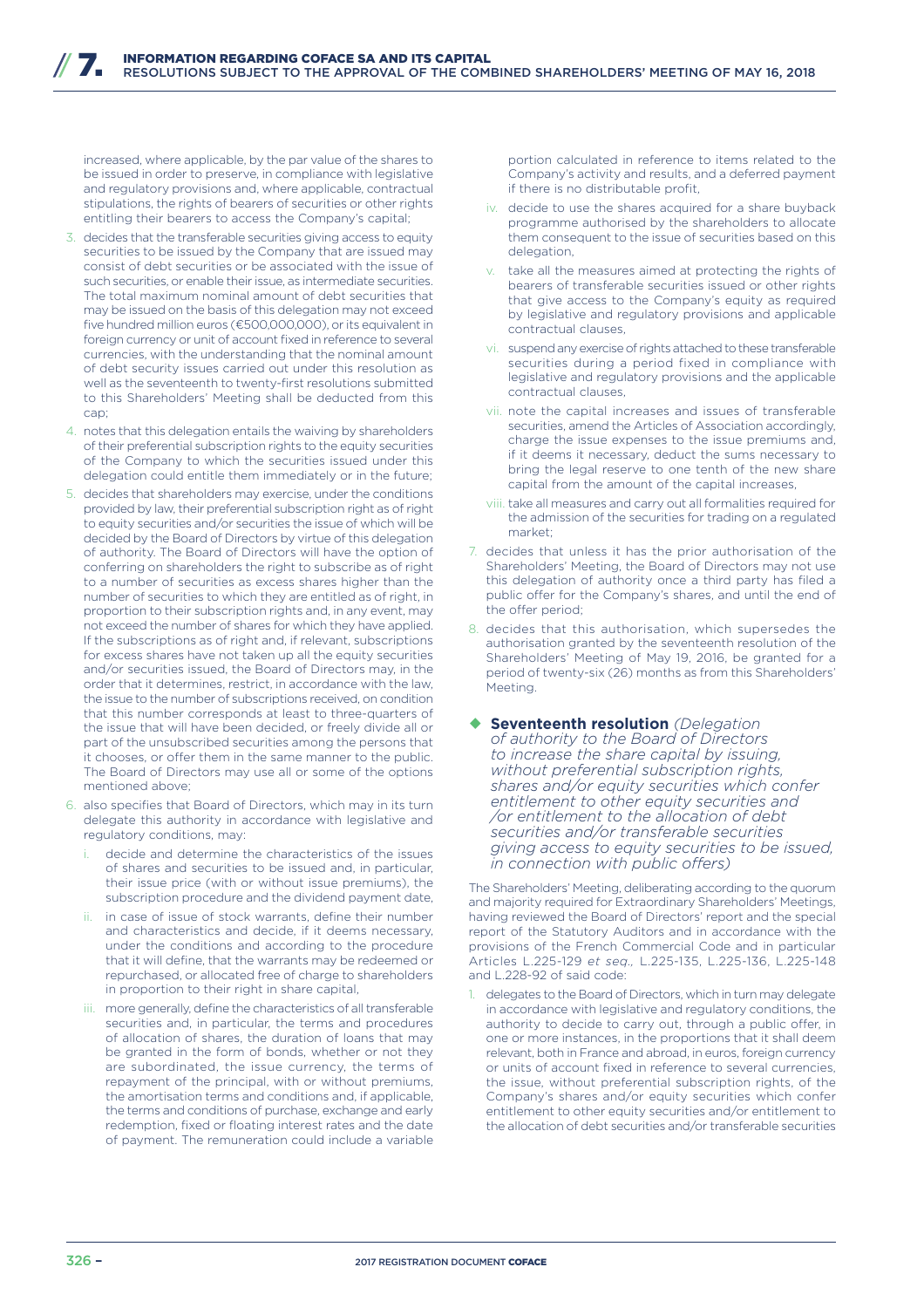giving access to equity securities to be issued, which may be subscribed to in cash or by offsetting due and payable debts. These securities could, in particular, be issued as remuneration for securities that would be contributed to the Company as part of an exchange offer carried out in France or abroad according to local rules (for example, as part of a reverse merger) on securities that meet the conditions set out in Article L.225-148 of the French Commercial Code;

- 2. decides:
	- that the total nominal amount of capital increases liable to be carried out immediately and/or in the future by virtue of this delegation may not exceed a maximum amount of forty-five million euros (€45,000,000), or the equivalent in any other currency or monetary unit established in reference to several currencies, with the understanding (i) that the nominal amount of the capital increases carried out by virtue of this resolution as well as the eighteenth, nineteenth and twenty-first resolutions submitted to this Shareholders' Meeting shall be deducted from this cap and (ii) that the nominal amount of all capital increases carried out by virtue of this delegation will be charged against the total nominal cap provided for capital increases in paragraph 2 of the sixteenth resolution of this Shareholders' Meeting,
	- these caps shall be increased, where applicable, by the par value of the shares to be issued in order to preserve, in compliance with legislative and regulatory provisions and, where applicable, contractual stipulations, the rights of bearers of transferable securities or other rights entitling their bearers to access the Company's capital;
- 3. decides to eliminate the preferential subscription right of shareholders to shares and other transferable securities to be issued by virtue of this resolution;
- 4. decides that concerning the issues carried out under this delegation, the Board of Directors may create a priority subscription period reserved for shareholders, to subscribe to shares as of right or for excess shares, that does not entitle them to the creation of negotiable rights, and consequently delegates to the Board of Directors, which may in turn delegate this authority in accordance with legislative and regulatory provisions, the option of determining this period and defining its terms and conditions, in accordance with the provisions of Article L.225-135 paragraph 5 of the French Commercial Code;
- 5. decides that the transferable securities giving access to equity securities to be issued by the Company that are issued may consist of debt securities or be associated with the issue of such securities, or enable their issue, as intermediate securities. The total maximum nominal amount of debt securities that may be issued immediately or in the future on the basis of this delegation may not exceed five hundred million euros (€500,000,000), or its equivalent in foreign currency or unit of account fixed in reference to several currencies, with the understanding that this amount will be charged to the total nominal cap for debt security issues provided in paragraph 3 of the sixteenth resolution;
- 6. notes that this delegation entails the waiving by shareholders of their preferential subscription rights to the equity securities of the Company to which the securities issued under this delegation could entitle them;
- 7. decides that if the subscriptions have not taken up all the equity securities and/or transferable securities issued, the Board of Directors may, in the order that it determines, restrict the issue to the number of subscriptions received, on condition that this number corresponds at least to three-quarters of the issue that will have been decided, or freely divide all or part of the unsubscribed securities among the persons that it chooses, or offer them in the same manner to the public.

The Board of Directors may use all or some of the options mentioned above;

- 8. also specifies that Board of Directors, which may in its turn delegate this authority in accordance with legislative and regulatory conditions, may:
	- decide and determine the characteristics of the issues of shares and transferable securities to be issued and, in particular, their issue price (with or without issue premiums), the subscription procedure and the dividend payment date,
	- in case of issue of stock warrants, define their number and characteristics and decide, if it deems necessary, under the conditions and according to the procedure that it will define, that the warrants may be redeemed or repurchased, or allocated free of charge to shareholders in proportion to their right in share capital,
	- iii. more generally, define the characteristics of all transferable securities and, in particular, the terms and procedures of allocation of shares, the duration of loans that may be granted in the form of bonds, whether or not they are subordinated, the issue currency, the terms of repayment of the principal, with or without premiums, the amortisation terms and conditions and, if applicable, the terms and conditions of purchase, exchange and early redemption, fixed or floating interest rates and the date of payment. The remuneration could include a variable portion calculated in reference to items related to the Company's activity and results, and a deferred payment if there is no distributable profit,
	- set the issue price of the shares or transferable securities that can be created by virtue of the previous paragraphs such that the Company receives for each share created or allocated independently of all compensation of any form whatsoever, interest, issue or redemption premiums in particular, a sum at least equal to the minimum price provided by the legislative and regulatory provisions that apply on the day of issue (*i.e.,* to date, the weighted average of the Company's share price for the last three trading sessions on the Euronext Paris regulated market preceding the setting of the issue price, less a maximum discount of 5% if applicable),
	- v. take all the measures aimed at protecting the rights of bearers of securities issued or other rights that give access to the Company's equity as required by legislative and regulatory provisions and applicable contractual clauses,
	- vi. suspend any exercise of rights attached to these transferable securities during a period fixed in compliance with legislative and regulatory provisions and the applicable contractual clauses,
	- vii. note the capital increases and issues of transferable securities, amend the Articles of Association accordingly, charge the issue expenses to the issue premiums and, if it deems it necessary, deduct the sums necessary to bring the legal reserve to one tenth of the new share capital from the amount of the capital increases,
	- viii. take all measures and carry out all formalities required for the admission of the securities for trading on a regulated market;
- 9. decides that unless it has the prior authorisation of the Shareholders' Meeting, the Board of Directors may not use this delegation of authority once a third party has filed a public offer for the Company's shares, and until the end of the offer period;

7.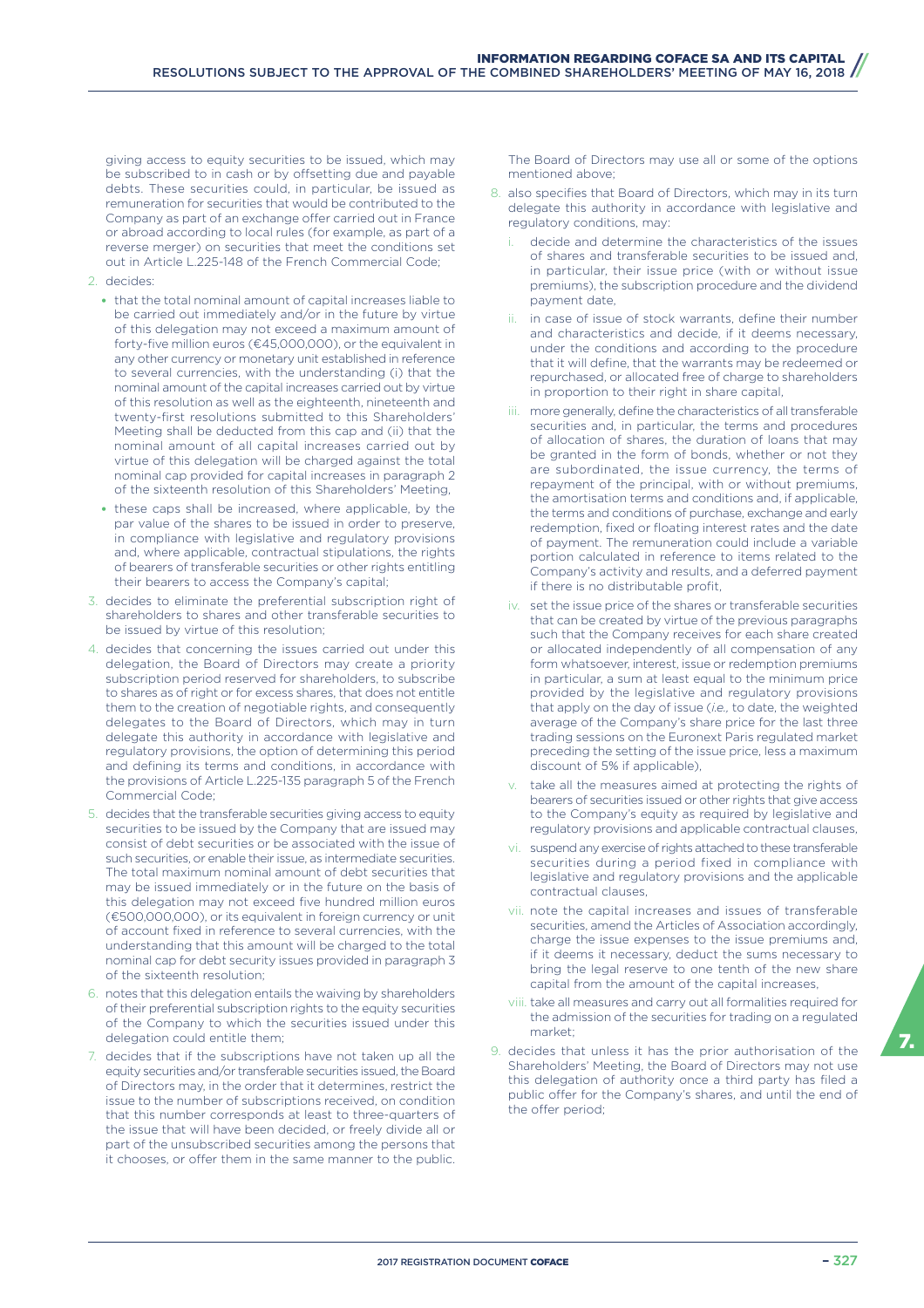- 10. decides that this authorisation, which supersedes the authorisation granted by the eighteenth resolution of the Shareholders' Meeting of May 19, 2016, be granted for a period of twenty-six (26) months as from this Shareholders' Meeting.
- ¡ **Eighteenth resolution** *(Delegation of authority to the Board of Directors to increase the share capital by issuing, without preferential subscription rights, shares and/or equity securities which confer entitlement to other equity securities and/or entitlement to the allocation of debt securities and/or transferable securities giving access to equity securities to be issued, through the private placements specified in Article L.411-2 II of the French Monetary and Financial Code)*

The Shareholders' Meeting, deliberating according to the quorum and majority required for Extraordinary Shareholders' Meetings, having reviewed the Board of Directors' report and the special report of the Statutory Auditors and in accordance with the provisions of the French Commercial Code and in particular Articles L.225-129 *et seq.,* L.225-135, L.225-136 and L.228-92 of said code:

- delegates to the Board of Directors, which in turn may delegate in accordance with legislative and regulatory conditions, the authority to decide to carry out, under the offers mentioned in II of Article L.411-2 of the French Monetary and Financial Code, under the conditions and maximum limits provided by the law and regulations, in one or more instances, in the proportions and at the times that it shall deem relevant, both in France and abroad, in euros, foreign currency or units of account fixed in reference to several currencies, the issue, without preferential subscription rights, of the Company's shares and/or equity securities which confer entitlement to other equity securities and/or entitlement to the allocation of debt securities and/or transferable securities giving access to equity securities to be issued, which may be subscribed to either in cash or by offsetting due and payable debts;
- 2. decides that the total nominal amount of the capital increases liable to be made immediately and/or in the future under this delegation may not exceed a maximum amount of thirty million euros (€30,000,000), or the equivalent in any other currency or monetary unit established in reference to several currencies, with the understanding that this amount will be charged to the nominal cap of forty-five million euros (€45,000,000) provided for capital increases without preferential subscription rights in paragraph 2 of the seventeenth resolution of this Shareholders' Meeting, as well as (ii) on the total nominal cap provided for capital increases in paragraph 2 of the sixteenth resolution of this Shareholders' Meeting.

These caps shall be increased, where applicable, by the par value of the shares to be issued in order to preserve, in compliance with legislative and regulatory provisions and, where applicable, contractual stipulations, the rights of bearers of transferable securities or other rights entitling their bearers to access the Company's capital;

- 3. decides to eliminate the preferential subscription right of shareholders to shares and other transferable securities to be issued by virtue of this resolution;
- 4. decides that the transferable securities giving access to equity securities to be issued by the Company that are issued may consist of debt securities or be associated with the issue of

such securities, or enable their issue, as intermediate securities. The total maximum nominal amount of debt securities that may be issued immediately or in the future on the basis of this delegation may not exceed five hundred million euros (€500,000,000), or its equivalent in foreign currency or unit of account fixed in reference to several currencies, with the understanding that this amount will be charged to the total nominal cap for debt security issues provided in paragraph 3 of the sixteenth resolution;

- 5. notes that this delegation entails the waiving by shareholders of their preferential subscription rights to the equity securities of the Company to which the transferable securities issued under this delegation could entitle them;
- 6. decides that if the subscriptions have not taken up all the equity securities and/or transferable securities issued, the Board of Directors may, in the order that it determines, restrict the issue, in accordance with the law, to the number of subscriptions received, on condition that this number corresponds at least to three-quarters of the issue that will have been decided, or freely divide all or part of the unsubscribed securities among the persons that it chooses, or offer them in the same manner to the public. The Board of Directors may use all or some of the options mentioned above;
- 7. also specifies that the Board of Directors, which may in its turn delegate this authority in accordance with legislative and regulatory conditions, may:
	- decide and determine the characteristics of the issues of shares and transferable securities to be issued and, in particular, their issue price (with or without issue premiums), the subscription procedure and the dividend payment date,
	- in case of issue of stock warrants, define their number and characteristics and decide, if it deems necessary, under the conditions and according to the procedure that it will define, that the warrants may be redeemed or repurchased,
	- iii. more generally, define the characteristics of all transferable securities and, in particular, the terms and procedures of allocation of shares, the duration of loans that may be granted in the form of bonds, whether or not they are subordinated, the issue currency, the terms of repayment of the principal, with or without premiums, the amortisation terms and conditions and, if applicable, the terms and conditions of purchase, exchange and early redemption, fixed or floating interest rates and the date of payment. The remuneration could include a variable portion calculated in reference to items related to the Company's activity and results, and a deferred payment if there is no distributable profit,
	- iv. set the issue price of the shares or transferable securities that can be created by virtue of the previous paragraphs such that the Company receives for each share created or allocated independently of all compensation of any form whatsoever, interest, issue or redemption premiums in particular, a sum at least equal to the minimum price provided by the legislative and regulatory provisions that apply on the day of issue (*i.e.,* to date, the weighted average of the Company's share price during the last three trading sessions on the Euronext Paris regulated market preceding the setting of the issue price, less a maximum discount of 5% if applicable),
	- decide to use the shares acquired for a share buyback programme authorised by the shareholders to allocate them consequent to the issue of transferable securities based on this delegation,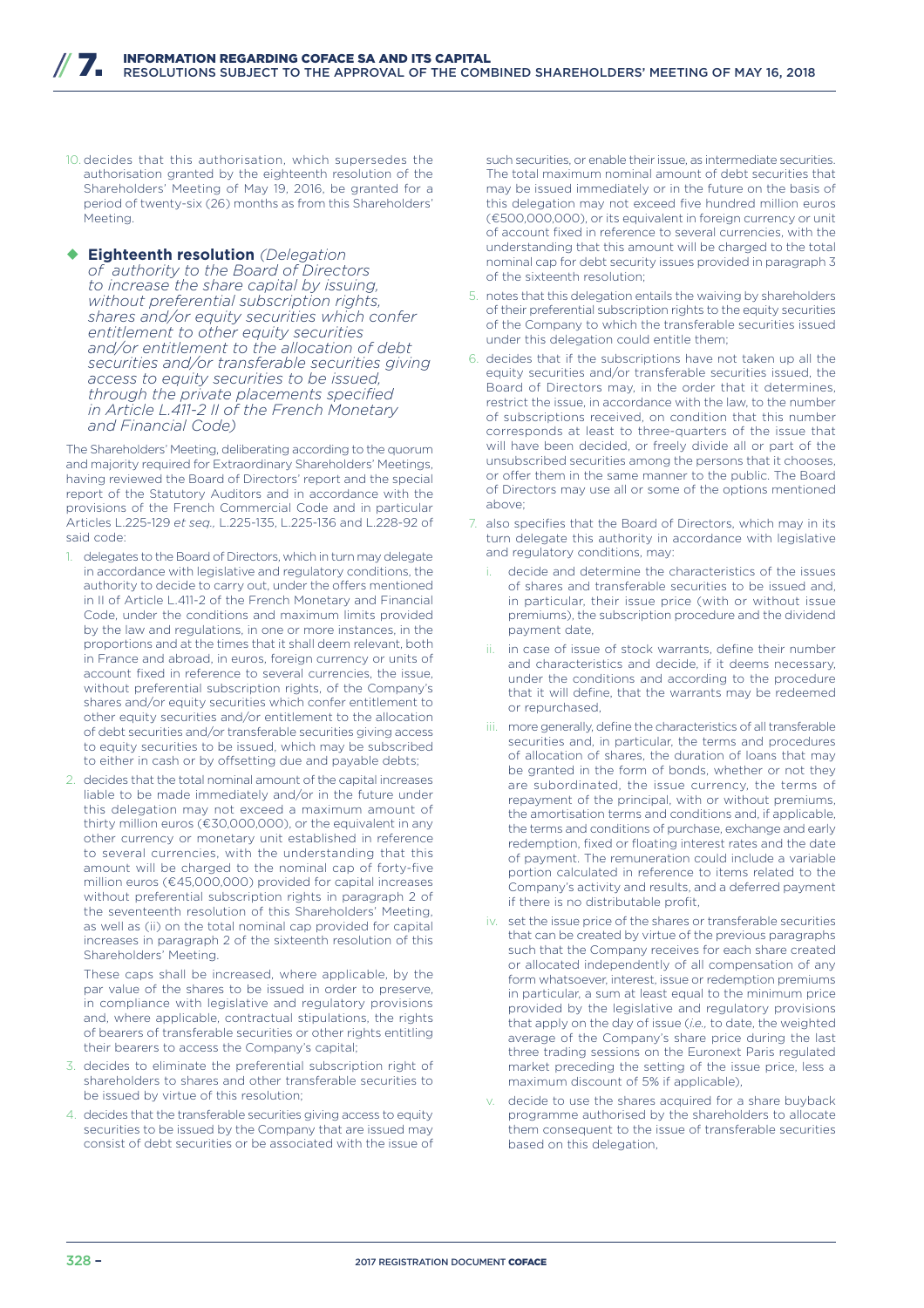- vi. take all the measures aimed at protecting the rights of bearers of transferable securities issued as required by legislative and regulatory provisions and applicable contractual clauses,
- vii. suspend any exercise of rights attached to these transferable securities during a period fixed in compliance with legislative, regulatory and contractual provisions,
- viii. note the capital increases and issues of transferable securities, amend the Articles of Association accordingly, charge the issue expenses to the issue premiums and, if it deems it necessary, deduct the sums necessary to bring the legal reserve to one tenth of the new share capital from the amount of the capital increases,
- ix. take all measures and carry out all formalities required for the admission of the securities for trading on a regulated market;
- 8. decides that unless it has the prior authorisation of the Shareholders' Meeting, the Board of Directors may not use this delegation of authority once a third party has filed a public offer for the Company's shares, and until the end of the offer period;
- 9. decides that this authorisation, which supersedes the authorisation granted by the nineteenth resolution of the Shareholders' Meeting of May 19, 2016, be granted for a period of twenty-six (26) months as from this Shareholders' Meeting.
- ¡ **Nineteenth resolution** *(Authorisation given to the Board of Directors in the event of issue without preferential subscription rights, through public o\ers or private placements per Article L.411-2 II of the French Monetary and Financial Code, for the purpose of setting the issue price according to the terms established by the Shareholders' Meeting, within the limit of 10% of the capital per year)*

The Shareholders' Meeting, deliberating according to the quorum and majority required for Extraordinary Shareholders' Meetings, having reviewed the Board of Directors' report and the special report of the Statutory Auditors and in accordance with the provisions of the French Commercial Code and in particular Article L.225-136:

- 1. authorises the Board of Directors, which may in turn delegate this authority in accordance with legislative and regulatory conditions, in the event of the issue of shares and/or any other transferable securities giving immediate or future access to equity, without preferential subscription rights, through public offers or private placements mentioned in Article L.411-2-II of the French Monetary and Financial Code, under the conditions, in particular the amount, set out in the seventeenth and eighteenth resolutions, to override the conditions for setting prices provided in the above-mentioned resolutions and to determine the issue price in accordance with the following conditions:
	- the share issue price will be at least equal, as the Board of Directors may choose, (i) to the weighted average price of the Company's share on the Euronext Paris regulated market the day before the date the issue price is set, less a maximum discount of 10% if necessary, or (ii) the weighted average of the Company's share price on the Euronext Paris regulated market over a maximum period of six months prior to the date the issue price is set, less a maximum discount of 10% if necessary,
- ii. the issue price of transferable securities giving access to equity should be such that the sum received immediately by the Company plus, if applicable, the sum likely to be received later on by the Company is, for each Company share issued as a result of the issue of these transferable securities, at least equal to the amount cited above;
- 2. decides that the total nominal amount of the capital increases likely to be made under this resolution may not exceed a maximum amount of 10% of share capital per 12-month period (said share capital is assessed on the day the issue price is set), with the understanding that this amount will be charged (i) to the nominal cap of forty-five million euros (€45,000,000) provided for capital increases without preferential subscription rights in paragraph 2 of the seventeenth resolution of this Shareholders' Meeting, as well as (ii) on the total nominal cap provided for capital increases in paragraph 2 of the sixteenth resolution of this Shareholders' Meeting.

These caps shall be increased, where applicable, by the par value of the shares to be issued in order to preserve, in compliance with legislative and regulatory provisions and, where applicable, contractual stipulations, the rights of bearers of transferable securities or other rights entitling their bearers to access the Company's capital;

- 3. decides that unless it has the prior authorisation of the Shareholders' Meeting, the Board of Directors may not use this delegation of authority once a third party has filed a public offer for the Company's shares, and until the end of the offer period;
- 4. decides that this authorisation, which supersedes the authorisation granted by the twentieth resolution of the Shareholders' Meeting of May 19, 2016, is granted to the Board of Directors for a period of twenty-six (26) months as from this Shareholders' Meeting.

#### **Twentieth resolution** *(Authorisation given to the Board of Directors to increase the amount of issues with or without preferential subscription rights)*

The Shareholders' Meeting, deliberating under the conditions required for Extraordinary Shareholders' Meetings, having reviewed the special report of the Statutory Auditors and the report of the Board of Directors and subject to the adoption of the sixteenth, seventeenth and eighteenth resolutions of this Shareholders' Meeting, in accordance with the provisions of Article L.225-135-1 of the French Commercial Code:

- 1. authorises the Board of Directors, which may in turn delegate this authority in accordance with legislative and regulatory conditions, to decide to increase the number of securities to be issued for each issue, with or without preferential subscription rights, decided under the sixteenth, seventeenth and eighteenth resolutions of this Shareholders' Meeting, under the conditions provided by the legislative and regulatory provisions applicable on the day of the issue (*i.e.,* to date, within thirty days as from the closing of the subscription, within the limit of 15% of each issue and at the same price as the one chosen for the initial issue).
- 2. decides that the total nominal amount of the capital increases likely to be carried out by virtue of this twentieth resolution will be factored into the resolution by virtue of which the issue is decided and into the total nominal cap provided for capital increases in paragraph 2 of the sixteenth resolution of this Shareholders' Meeting. This cap shall be increased, where applicable, by the par value of the shares to be issued in order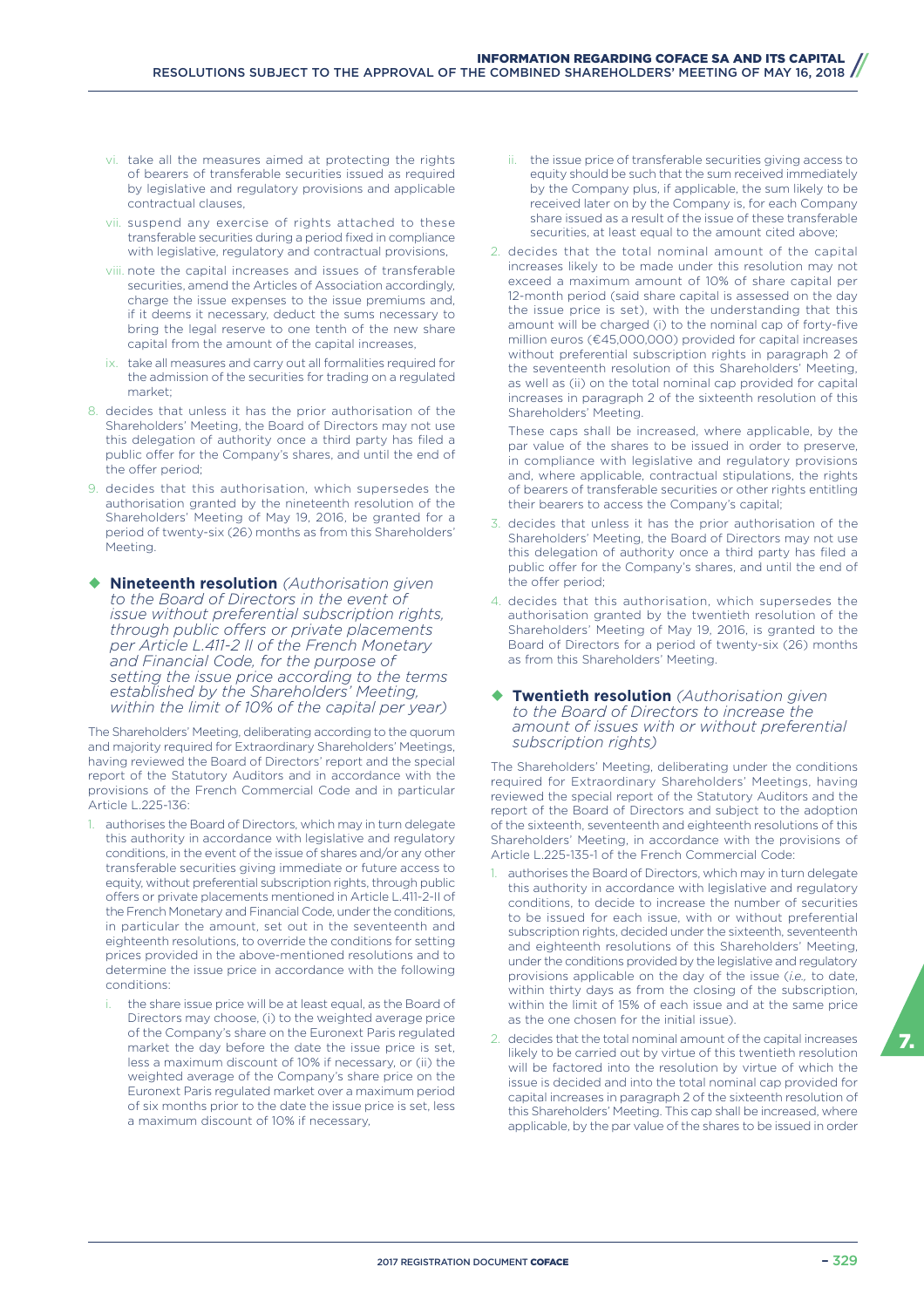to preserve, in compliance with legislative and regulatory provisions and, where applicable, contractual stipulations, the rights of bearers of transferable securities or other rights entitling their bearers to access the Company's capital;

- 3. decides that the transferable securities giving access to equity securities to be issued by the Company that are issued may consist of debt securities or be associated with the issue of such securities, or enable their issue, as intermediate securities. The total maximum nominal amount of debt securities that may be issued immediately or in the future on the basis of this delegation may not exceed five hundred million euros (€500,000,000), or its equivalent in foreign currency or unit of account fixed in reference to several currencies, with the understanding that this amount will be charged to the total nominal cap for debt security issues provided in paragraph 3 of the sixteenth resolution;
- 4. decides that unless it has the prior authorisation of the Shareholders' Meeting, the Board of Directors may not use this delegation of authority once a third party has filed a public offer for the Company's shares, and until the end of the offer period:
- 5. decides that this authorisation, which supersedes the authorisation granted by the twenty-first resolution of the Shareholders' Meeting of May 19, 2016, is granted for a period of twenty-six (26) months as from this Shareholders' Meeting.
- ¡ **Twenty-first resolution** *(Delegation of authority to the Board of Directors to increase the share capital by issuing shares and/or equity securities which confer entitlement to other equity securities and/or entitlement to the allocation of debt securities and/or transferable securities giving access to equity securities to be issued as compensation for contributions in kind)*

The Shareholders' Meeting, deliberating according to the quorum and majority required for Extraordinary Shareholders' Meetings, having reviewed the Board of Directors' report and the special report of the Statutory Auditors and in accordance with the provisions of the French Commercial Code and in particular Articles L.225-129 *et seq.,* L.225-147 and L.228-92 of said code:

- delegates to the Board of Directors, which in turn may delegate in accordance with legislative and regulatory conditions, the authority to decide to carry out, on the basis of the report of the Statutory Auditor(s), in one or more instances, in the proportions and at the times that it shall deem relevant, both in France and abroad, in euros, foreign currency or units of account fixed in reference to several currencies, the issue of the Company's shares and/or equity securities which confer entitlement to other equity securities and/ or entitlement to the allocation of debt securities and/or transferable securities giving access to equity securities to be issued, in view of compensation for contributions in kind granted to the Company and composed of equity securities or transferable securities that give access to equity, when the provisions of Article L.225-148 of the French Commercial Code are not applicable;
- 2. decides that the total nominal amount of the capital increases likely carried out by virtue of this delegation may not exceed, aside from the legal limit of 10% of share capital (assessed on the day the Board of Directors decides on the issue), a maximum amount of thirty million euros (€30,000,000), or the equivalent in any other currency or monetary unit established in reference to several currencies, with the understanding

that this amount will be charged (i) to the nominal cap of forty-five million euros (€45,000,000) provided for capital increases without preferential subscription rights in paragraph 2 of the seventeenth resolution of this Shareholders' Meeting, as well as (ii) on the total nominal cap provided for capital increases in paragraph 2 of the sixteenth resolution of this Shareholders' Meeting.

These caps shall be increased, where applicable, by the par value of the shares to be issued in order to preserve, in compliance with legislative and regulatory provisions and, where applicable, contractual stipulations, the rights of bearers of transferable securities or other rights entitling their bearers to access the Company's capital;

- 3. decides that the transferable securities giving access to equity securities to be issued by the Company that are issued may consist of debt securities or be associated with the issue of such securities, or enable their issue, as intermediate securities. The total maximum nominal amount of debt securities that may be issued immediately or in the future on the basis of this delegation may not exceed five hundred million euros (€500,000,000), or its equivalent in foreign currency or monetary units established in reference to several currencies, with the understanding that this amount will be charged to the total nominal cap for debt security issues provided in paragraph 3 of the sixteenth resolution;
- 4. decides to waive, in favour of holders of securities or transferable securities, contributed in kind, the pre-emptive rights of shareholders to shares and other transferable securities that will be issued by virtue of this resolution;
- 5. notes that this delegation entails the waiving by shareholders of their preferential subscription rights to the equity securities of the Company to which the transferable securities issued under this delegation could entitle them;
- 6. also specifies that the Board of Directors, which may in its turn delegate this authority in accordance with legislative and regulatory conditions, may:
	- decide, on the basis of the report of the Statutory Auditor(s), on the valuation of contributions and the granting of any special benefits,
	- ii. determine the characteristics of the issues of shares and transferable securities to be issued and, in particular, their issue price (with or without issue premiums), the subscription procedure and the dividend payment date,
	- iii. at its sole initiative, charge the costs of the increase(s) in share capital to the premiums relating to these contributions, and deduct from this amount the sums needed to bring the legal reserve to one tenth of the new capital after each increase,
	- iv. take all the measures aimed at protecting the rights of bearers of transferable securities issued or other rights that give access to the Company's equity as required by legislative and regulatory provisions and applicable contractual clauses,
	- v. note the execution of all issues of shares and transferable securities, make the necessary amendments to the Articles of Association after all capital increases, charge the issue expenses to the premium if it wishes and also bring the legal reserve to one tenth of the new share capital and carry out all formalities and declarations and request all authorisations that would turn out to be necessary for making these contributions,
	- vi. take all measures and carry out all formalities required for the admission of the securities for trading on a regulated market;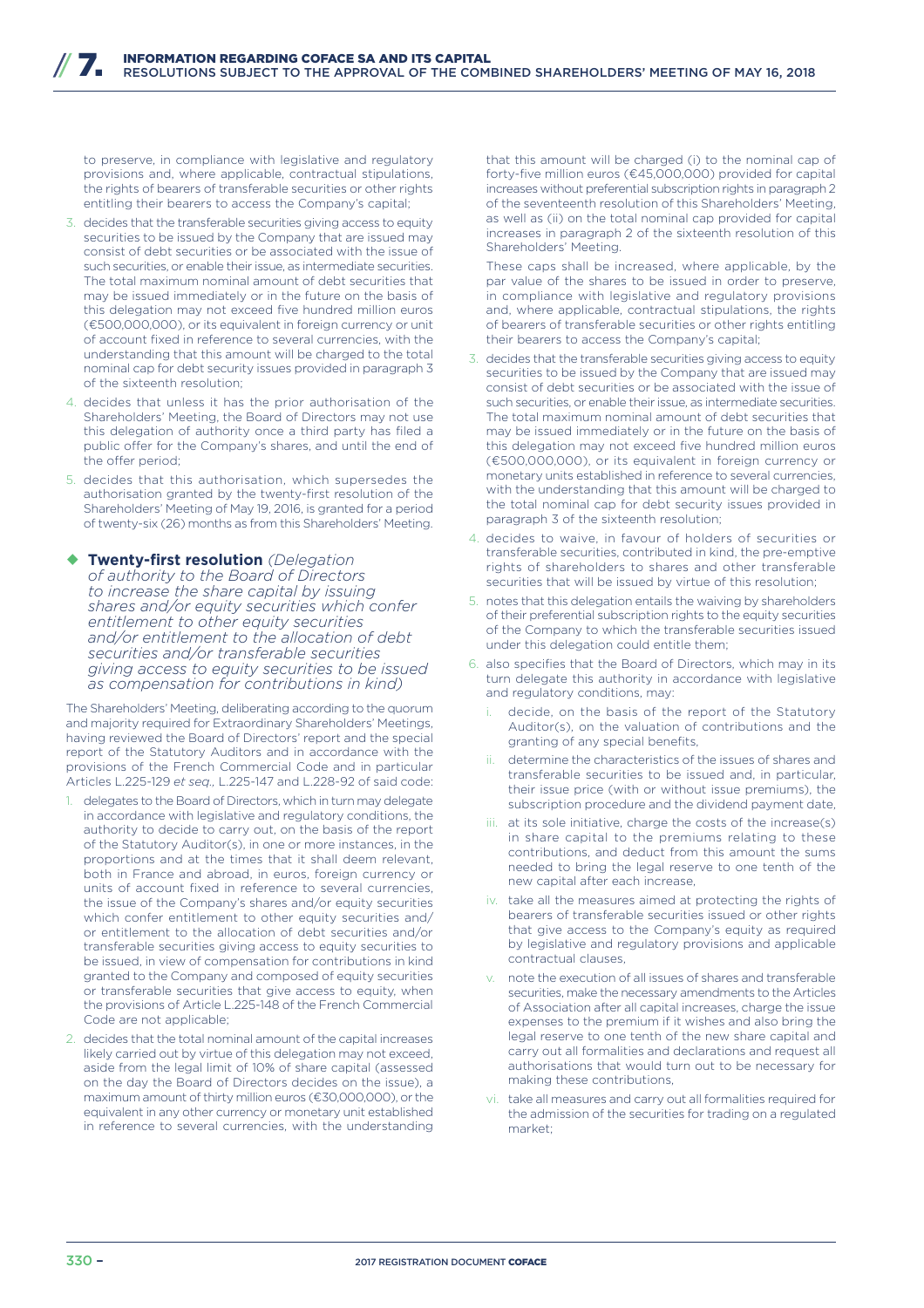- 7. decides that unless it has the prior authorisation of the Shareholders' Meeting, the Board of Directors may not use this delegation of authority once a third party has filed a public offer for the Company's shares, and until the end of the offer period:
- 8. decides that this authorisation, which supersedes the authorisation granted by the twenty-second resolution of the Shareholders' Meeting of May 19, 2016, be granted for a period of twenty-six (26) months as from this Shareholders' Meeting.
- ¡ **Twenty-second resolution** *(Delegation of authority to the Board of Directors to increase the share capital by issuing, without preferential subscription rights, shares of the Company reserved for members of a company savings plan)*

The Shareholders' Meeting, deliberating according to the quorum and majority required for Extraordinary Shareholders' Meetings, after having reviewed the Board of Directors' report and the Statutory Auditors' special report and in accordance with the provisions of Articles L.225-129-2, L.225-129-6, L.225-138 and L.225-138-1 of the French Commercial Code and those of Articles L.3332-18 *et seq*. of the French Labour Code:

- delegates, with the option to further delegate in accordance with legal and regulatory provisions, its authority to issue, in one or more instances, at its sole discretion, in the proportions and at the times determined by it, both in France and abroad, new shares reserved for employees and former employees and eligible corporate officers of the Company and/or companies related to the Company within the meaning of Article L.225-180 of the French Commercial Code and Article L.3344-1 of the French Labour Code, who are members of a company saving plan;
- 2. cancels, for the benefit of the said members, the preferential subscription right of shareholders to any shares that may be issued by virtue of this authorisation and waives any rights to any bonus shares that may be allocated based on this resolution;
- 3. decides that the nominal amount of the capital increase likely to be carried out pursuant to this delegation may not exceed three million two hundred thousand euros (€3,200,000) or the equivalent in any other currency or monetary unit established by reference to several currencies, on the understanding that the nominal amount of any capital increase carried out in application of this delegation shall be charged against the total nominal cap provided for capital increases in paragraph 2 of the sixteenth resolution of this Shareholders' Meeting and that the cap of this resolution shall be the same as that of the twenty-third resolution. This cap shall be increased, where applicable, by the par value of the shares to be issued in order to preserve, in compliance with legislative and regulatory provisions and, where applicable, contractual stipulations, the rights of bearers of securities or other rights entitling their bearers to access the Company's capital;
- 4. decides that the price of the shares issued in application of this delegation shall be determined under the conditions specified in Article L.3332-19 of the French Labour Code, on the understanding that the maximum discount calculated in relation to the average of the share's traded prices during

the last 20 trading sessions preceding the decision setting the opening date of the subscription may not exceed 20%. However, where this delegation is implemented, the Board of Directors may reduce the amount of the discount on a case-by-case basis due to tax, corporate or accounting restrictions applicable in a given country where the Group entities participating in the capital increases are established. The Board of Directors may likewise decide to allocate bonus shares to subscribers of new shares, in substitution of the discount and/or as an employer matching contribution;

- 5. decides that the Board of Directors shall have all powers, which it may delegate in its turn in accordance with legal and regulatory conditions, to implement this delegation, within the limits and under the conditions specified above, in particular, in order to:
	- compile the list of companies including employees, former employees and eligible corporate officers who may benefit from the issuance, set the conditions to be fulfilled by the beneficiaries, in order to subscribe, directly or *via* a mutual investment fund, to the shares issued based on this delegation of authority,
	- set the amounts of these issues and determine the subscription prices and dates, periods, methods for each issue and the conditions for subscription, payment and delivery of the shares issued by virtue of this delegation of authority, as well as the date, even if retroactive, from which the new shares will be entitled to dividends
	- decide, in application of Article L.3332-21 of the French Labour Code, on the allocation, free of charge, of shares to be issued or already issued, as an employer matching contribution and/or, as applicable, for the discount, provided that the recognition of their equivalent pecuniary value, valued at the subscription price, does not result in exceeding the limits specified in Article L.3332-11 of the French Labour Code,
	- iv. set the period granted to subscribers for full payment of their securities,
	- duly note, or have another party note the completion of the capital increase in the amount of the shares to be effectively subscribed.
	- vi. at its sole initiative, allocate the costs of the increase(s) in share capital to the premiums relating to these increases, and deduct from this amount the sums needed to bring the legal reserve to one tenth of the new capital after each increase,
	- vii. generally, take any and all measures and perform any and all formalities that are useful for issuing and listing the shares, and following the capital increases and related amendments of the Articles of Association pursuant to this delegation;
- 6. decides that unless it has the prior authorisation of the Shareholders' Meeting, the Board of Directors may not use this delegation of authority once a third party has filed a public offer for the Company's shares, and until the end of the offer period;
- 7. decides that this delegation, which supersedes the authorisation granted by the twenty-first resolution of the Shareholders' Meeting of May 17, 2017, is granted for a period of twenty-six<br>(26) months as from this Shareholders' Meeting.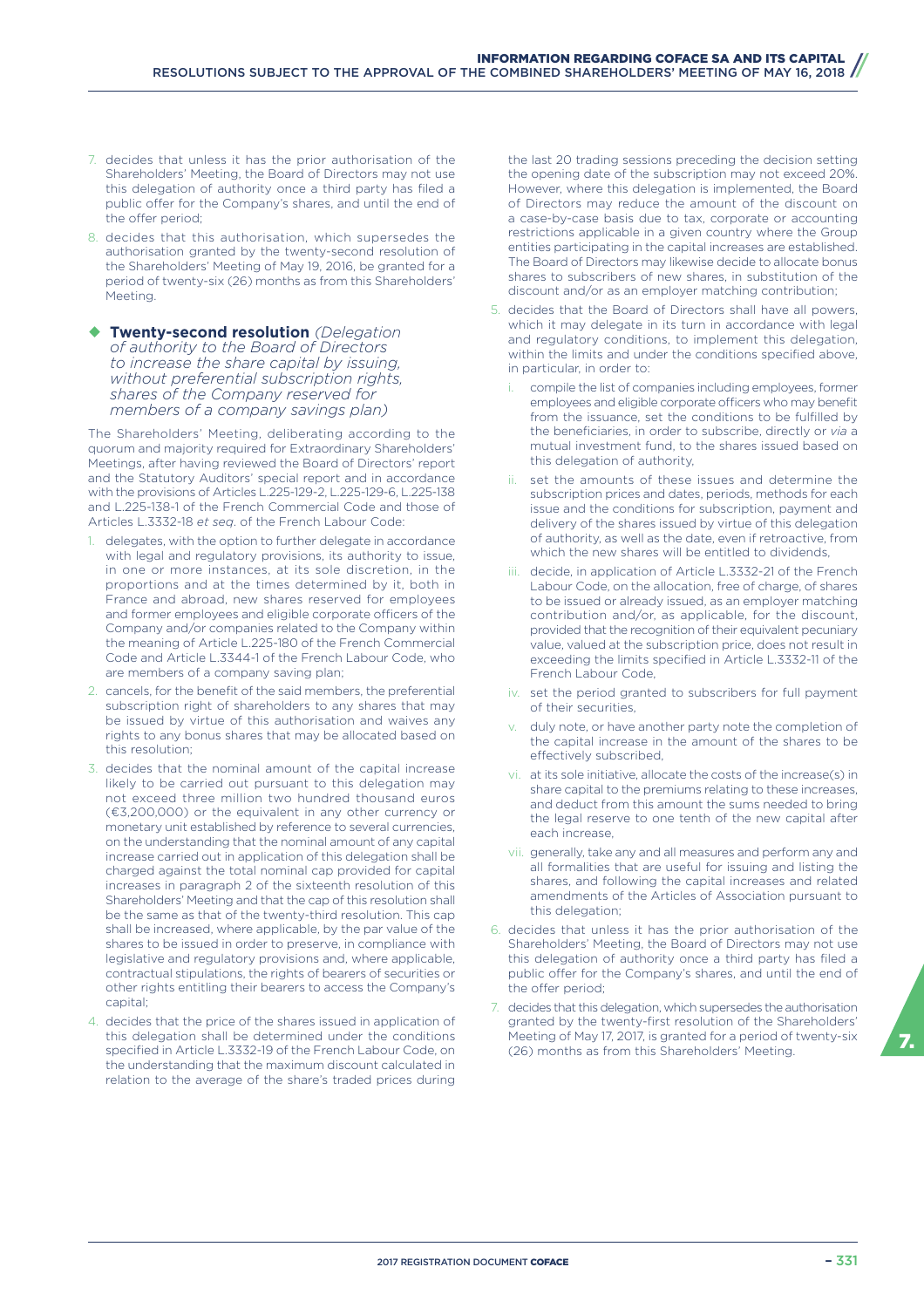¡ **Twenty-third resolution** *(Delegation of authority to the Board of Directors to increase the share capital by issuing shares without preferential subscription rights, to a specific category of beneficiaries)*

The Shareholders' Meeting, deliberating according to the quorum and majority required for Extraordinary Shareholders' Meetings, after having reviewed the Board of Directors' report and the Statutory Auditors' special report and in accordance with the provisions of Articles L.225-129 *et seq*. and L.225-138 of the French Commercial Code:

- delegates its authority, which may be further delegated in accordance with legislative and regulatory provisions, to issue, in one or several instances, at its sole discretion, in the proportions and the times that it shall determine, both in France and abroad, new shares reserved for one or several categories of beneficiaries corresponding to the characteristics below: (i) the employees and/or corporate officers of the Company and/or companies related to the Company within the meaning of the provisions of Article L.225-180 of the French Commercial Code and Article L.3344-1 of the French Labour Code and having their head office based outside France; (ii) one or several mutual funds or other entity, having a legal personality or not, subscribing on behalf of the persons designated in paragraph (i) above, and (iii) one or several financial establishments mandated by the Company to propose to the persons described in paragraph (i) above a savings or shareholding scheme comparable to those proposed to the Company's employees in France;
- 2. cancels, in favour of said beneficiaries, the preferential subscription right of shareholders to the shares issued by virtue of this authorisation;
- 3. decides that the nominal amount of the capital increase likely to be carried out pursuant to this delegation may not exceed three million two hundred thousand euros (€3,200,000), or the equivalent in any other currency or monetary unit established by reference to several currencies, on the understanding that the nominal amount of any capital increase carried out in application of this delegation shall be charged against the total nominal cap provided for capital increases in paragraph 2 of the sixteenth resolution of this Shareholders' Meeting and that the cap of this resolution shall be the same as that of the twenty-second resolution. This cap shall be increased, where applicable, by the par value of the shares to be issued in order to preserve, in compliance with legislative and regulatory provisions and, where applicable, contractual stipulations, the rights of bearers of transferable securities or other rights entitling their bearers to access the Company's capital;
- 4. decides that the price of the securities issued in application of this delegation may not be more than 20% lower than the average price of the listed share in the last 20 trading sessions preceding the decision establishing the opening date of subscription, nor may it exceed that average. However, when this delegation is implemented, the Board of Directors may reduce the amount of the discount on a case-by-case basis due to tax, corporate or accounting restrictions applicable in a given country where the Group entities participating in the capital increases are established. Furthermore, in the event of an operation carried out in the context of this resolution at the same time as an operation carried out in application of the twenty-second resolution, the subscription price of the shares issued in the context of this resolution of this Shareholders' Meeting may be identical to the subscription price of the shares issued on the basis of this twenty-second resolution;
- 5. decides that the Board of Directors shall have all powers, which it may in turn delegate in accordance with legislative and regulatory conditions, to implement this delegation, within the limits and under the conditions specified above, in particular, in order to:
	- set the list of beneficiaries, within the categories of beneficiaries defined above, of each issue and the number of shares to be subscribed by each of them, pursuant to this delegation of authority,
	- ii. set the amounts of these issues and determine the subscription prices and dates, methods for each issue and the conditions for subscription, payment and delivery of the shares issued by virtue of this delegation of authority, as well as the date, even if retroactive, from which the new shares will be entitled to dividends,
	- iii. set the period granted to subscribers for full payment of their securities,
	- iv. duly note, or have another party note the completion of the capital increase in the amount of the shares to be effectively subscribed.
	- at its sole initiative, allocate the costs of the increase(s) in share capital to the premiums relating to these increases, and deduct from this amount the sums needed to bring the legal reserve to one tenth of the new capital after each increase,
	- vi. generally, take any and all measures and perform any and all formalities that are useful for issuing and listing the shares, and following the capital increases and related amendments of the Articles of Association pursuant to this delegation;
- 6. decides that unless it has the prior authorisation of the Shareholders' Meeting, the Board of Directors may not use this delegation of authority once a third party has filed a public offer for the Company's shares, and until the end of the offer period:
- decides that this delegation, which supersedes the authorisation granted by the twentieth resolution of the Shareholders' Meeting of May 17, 2017, be granted for a period of eighteen (18) months as from this Shareholders' Meeting.
- ¡ **Twenty-fourth resolution** *(Authorisation given to the Board of Directors to allocate new or existing shares of the Company free of charge*  to certain employees and corporate officers *of the Company and related companies)*

The Shareholders' Meeting, deliberating according to the quorum and majority required for Extraordinary Shareholders' Meetings, having reviewed the Board of Directors' report and the special report of the Statutory Auditors:

- 1. authorises the Board of Directors, pursuant to the provisions of Articles L.225-197-1 *et seq*. of the French Commercial Code, to allocate the Company's existing shares or future shares free of charge to some employees and corporate officers of the Company and its affiliates under the conditions defined in Article L.225-197-2 of the French Commercial Code;
- 2 decides that the total number of shares allocated free of charge by virtue of this authorisation may not exceed 1% of the number of shares that make up the Company's share capital on the date the Board of Directors decides to allocate them, and that the aggregate nominal amount of capital increases liable to result from the authorisation will be deducted from the total nominal amount provided for the capital increases in paragraph 2 of the sixteenth resolution of this Shareholders' Meeting;